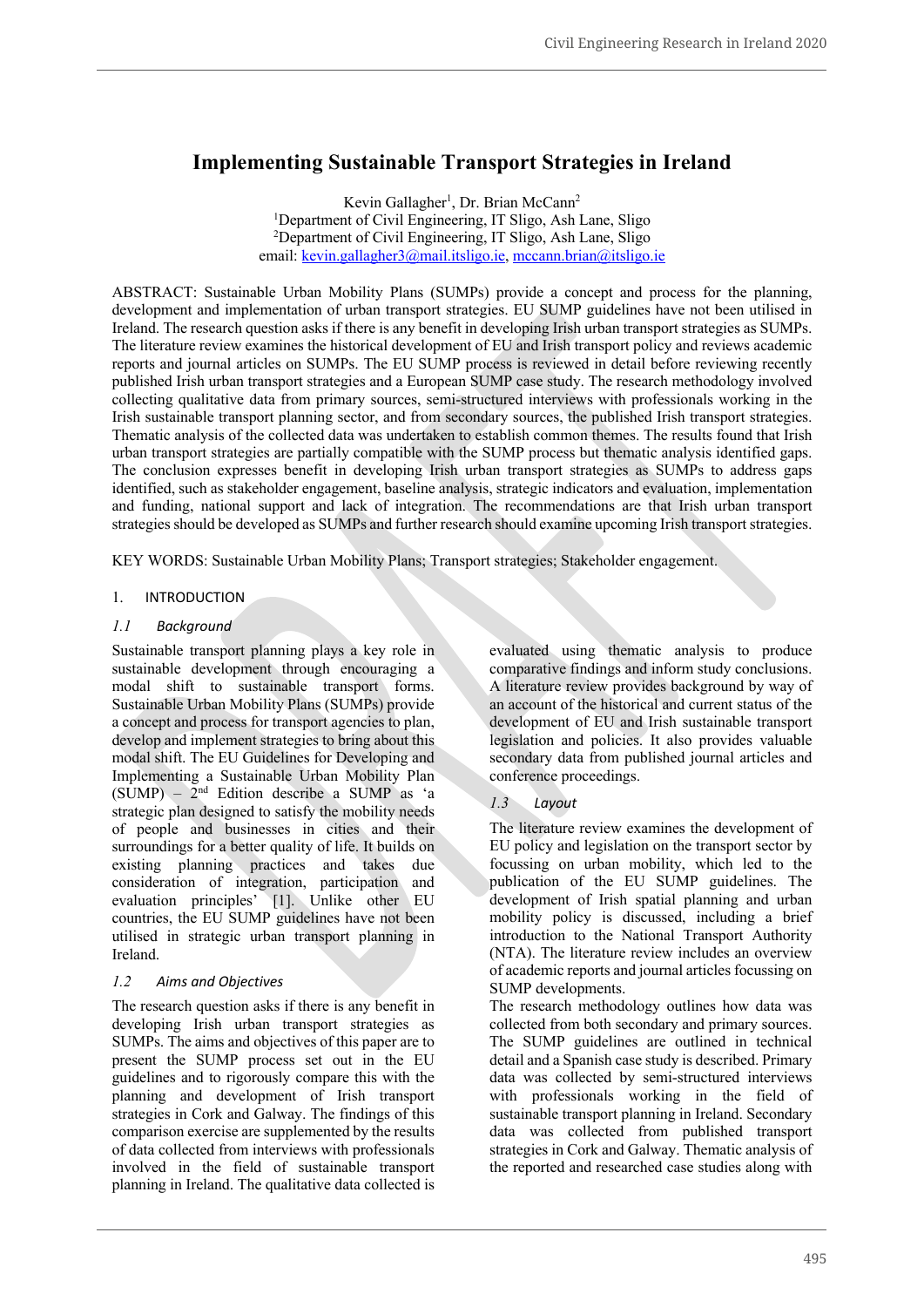the interview findings was performed to establish common themes.

The results and findings are identified. Secondary data was analysed by comparing the development of the published transport strategies in Cork and Galway with each planning and development step of the SUMP guidelines. The collected data was analysed and common overarching themes identified for further discussion. The discussion of the overarching themes identifies their relevance to the research question and informs the conclusions and recommendations.

# 2. LITERATURE REVIEW

# *2.1 European Policy and Legislation*

In 2001, the European Union published legislation on sustainable urban mobility with the Commission's white paper on European transport policy to 2010 [2]. In 2007, the European Commission published a green paper focused solely on urban mobility called 'Towards a New Culture for Urban Mobility' [3]. In 2009, the European Commission published the 'Action Plan on Urban Mobility', which built on consultation and debate following the publication of the 2007 Green Paper [4]. It sought to develop a coherent EU level framework for urban mobility initiatives while respecting the principle of subsidiarity, in respect of local authority work on urban mobility. In 2014, the European Commission published guidelines for developing and implementing Sustainable Urban Mobility Plans (SUMPs) [5], which were updated in October 2019 [1].

#### *2.2 Irish Sustainable Mobility Policy and Legislation*

In 2002, the National Spatial Strategy 2002-2020 was published and stated that land-use decisions must take into account existing public transport networks or support the development of new or upgraded networks [6]. The National Transport Authority (NTA) was established in 2009 to operate as a statutory non-commercial body under the aegis of the Department of Transport, Tourism and Sport. The NTA was charged with making a strategic transport plan, to provide a long-term strategic planning framework for the integrated development of transport infrastructure and services in Dublin. Aspects of its remit extended to the regional cities. The statutory remit to undertake strategic transport planning applies only to the Greater Dublin Area although the NTA has developed transport strategies for Galway and Cork. In 2009, the document Smarter Travel – A Sustainable Transport Future – was published as national policy on sustainable transport development and it informed Irish metropolitan transport strategies [7]. In 2018, the Irish government published the National Planning Framework (NPF) 2040 in order to guide the high level strategic planning and development of Ireland up to 2040. It is the national planning context in which current Irish urban mobility policies and strategies sit [8]. The regional planning policy encompassing the Cork region is the Regional Spatial and Economic Strategy for the Southern Region [9].

# *2.3 Published Literature on Sustainable Urban Mobility*

Mozos-Blanco et al. (2018) reported on a comparative analysis of sustainable mobility plans in thirty-eight Spanish cities [10]. Bakogiannis E. et al. (2016) recommended stakeholder engagement methods used in Greece [11]. Lindenau and Böhler-Baedeker (2014) commented that SUMPs encourage public participation from the beginning and not when plans are largely complete with only minor amendments possible. Public participation can prevent failure of a plan by bringing all stakeholders together, which means delays and costs are reduced during both planning and implementation phases [12]. SUMPs involve developing a vision and strategy for the city's sustainable mobility future and Bos and Temme (2014) noted that Breda, in the Netherlands, has a vision to be a carbon neutral city by 2044 [13]. Kukely et al. (2017) recommended that sustainable mobility objectives should be developed from, and integrated with, general urban planning objectives and sustainable city objectives [14]. Arsenio et al. (2016) noted that use of unclear targets increased uncertainty and made it difficult to address strategic goals [15]. Kiba-Janiak and Witkowski (2019) noted that cities with a comprehensive transport plan and that consistently collaborate with stakeholders, have implemented the greatest number of measures in the field of sustainable mobility [16].

# 3. RESEARCH METHODOLOGY DATA COLLECTION AND CASE STUDIES

# *3.1 Methodology Design*

This was an interpretivist study and qualitative research data was collected from two sources – secondary and primary. The secondary data source was published Irish transport studies, namely Cork and Galway transport strategies, neither of which was formally planned or developed as a SUMP. A step-by-step analysis was undertaken of these case studies comparing their planning and development processes to the EU SUMP Guidelines and case studies.

# *3.2 EU SUMP Guidelines*

The SUMP process consists of four phases made up of twelve steps and these were used in the comparative analysis of case studies with the SUMP process.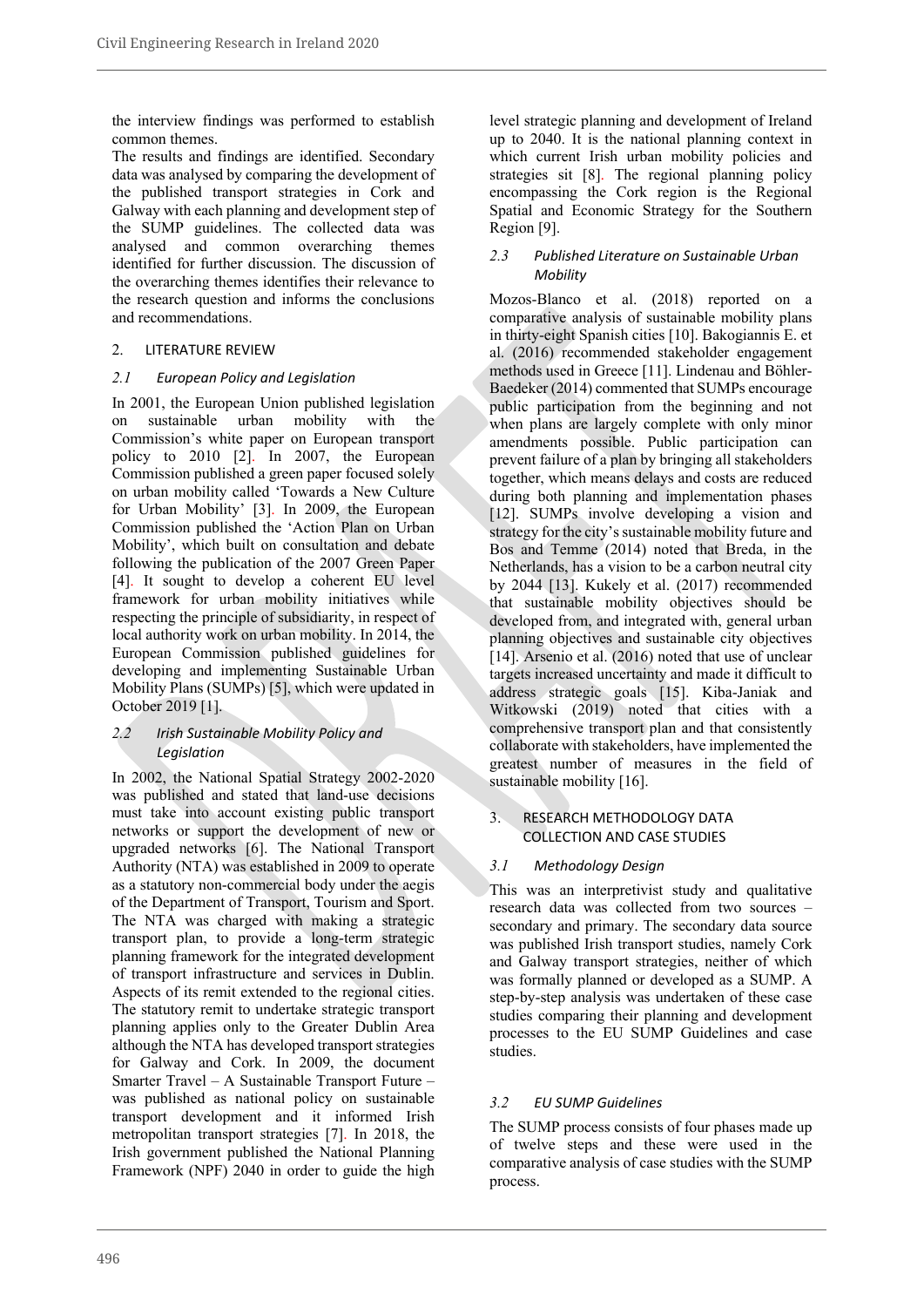#### Phase 1 - Preparation and Analysis

Step 1 – Set up working structures and plan citizen & stakeholder involvement Step 2 – Determine national, regional, metro and local planning framework Step 3 – Analyse current mobility situation

#### Phase 2 – Strategy Development

Step  $4$  – Build & jointly assess future scenarios - involve citizens & stakeholders Step 5 – Develop vision and agree objectives with stakeholders Step 6 – Identify indicators for all objectives & agree measurable targets

# Phase 3 – Measure Planning

Step 7 – Select measure packages with stakeholders

Step 8 – Agree actions and responsibilities including funding sources

Step 9 – Develop financial plan and adopt final SUMP document

#### Phase 4 – Implementation and Monitoring

Step 10 – Manage implementation and procure goods and services Step 11 – Monitor progress, adapt and inform & engage citizens & stakeholders

Step 12 – Review, share lessons learned.

#### *3.3 Vitoria-Gasteiz SUMP*

Data was collected from an EU SUMP case study for comparative analysis with Irish transport strategies. Vitoria-Gasteiz is a mid-size inland compact city of 250,000 in Spain. In 2006, the creation of a SUMP was instigated. At the very start of the development process a participatory process was initiated comprising a group of social actors, politicians and technical staff and they worked on defining a consensual scenario regarding sustainable mobility. In 2007 the forum signed a pact that reflected this consensual scenario and provided a route map for the strategy to plan the city's mobility system. The superblock concept is the mainstay of the PMSEP and is integrated into the city's master urban plan. It is a reprioritisation of roads and urban spaces in a group of city blocks so that roads are classified into two groups – basic roads, which serve passing traffic and allow it to pass through the area, and interior streets, which prioritise walking and cycling and public spaces are oriented more towards social interaction than mobility [17].

### *3.4 Cork Metropolitan Area Transport Strategy (CMATS)*

The Cork Metropolitan Area Transport Strategy (CMATS) was selected as a current Irish case study for a comparative analysis with the EU SUMP model and other case studies. It derives from the

National Planning Framework (NPF) 2040, which envisages that Cork will be the fastest growing city region in Ireland up to 2040. There is limited capacity for additional private motor traffic so landuse and transport planning need to be aligned to support a sustainable and integrated transport system. CMATS states its vision is to *'*deliver an integrated transport network that addresses the needs of all modes of transport, offering better transport choices, resulting in better overall network performance and providing capacity to meet travel demand support economic growth' [18].

Three scenarios were developed and appraised using the Common Appraisal Framework (CAF) of the Department of Transport and the transport network options modelled using the NTA's South West Regional Model (SWRM) to ascertain impacts on travel conditions, mode share and delay.

CMATS proposes a number of indicators and targets related to mode share and a reduction in vehicular emissions. In respect of funding, CMATs estimates an overall cost for the proposed strategy, at  $\epsilon$ 3.55 billion, but gives no indication as to the funding source. The implementation plan outlines short-, medium- and long-term timescales.

CMATS contains a volume that summarises the public consultation process. Non-statutory public consultation ran for a six week period from mid-May to the end of June 2019, during which five public information events were held in Cork. Stakeholders were invited to make submissions in response to the draft strategy publication [19].

# *3.5 Galway Transport Strategy (GTS)*

The Galway Transport Strategy (GTS) was selected as a current Irish case study for a comparative analysis with the EU SUMP model and other case studies. The strategy provides a framework for the area for the twenty years after its adoption in 2017 and will be used to secure funding to deliver projects in phases [20]. The strategy lays out a series of proposed measures covering infrastructural, operational and transport policy with the aim of making best use of limited road space and providing new infrastructure in appropriate locations for appropriate modes. The GTS states that its overall vision is 'to create a connected city region driven by smarter mobility'.

The GTS undertook a comprehensive baseline review of the transport supply and demand in the study area. Measures were developed from scenario assessment and included:

- An upgraded and integrated public transport network
- City centre public transport prioritisation
- Improvements to walking and cycling infrastructure
- Integrated Park and Ride facilities
- Demand management measures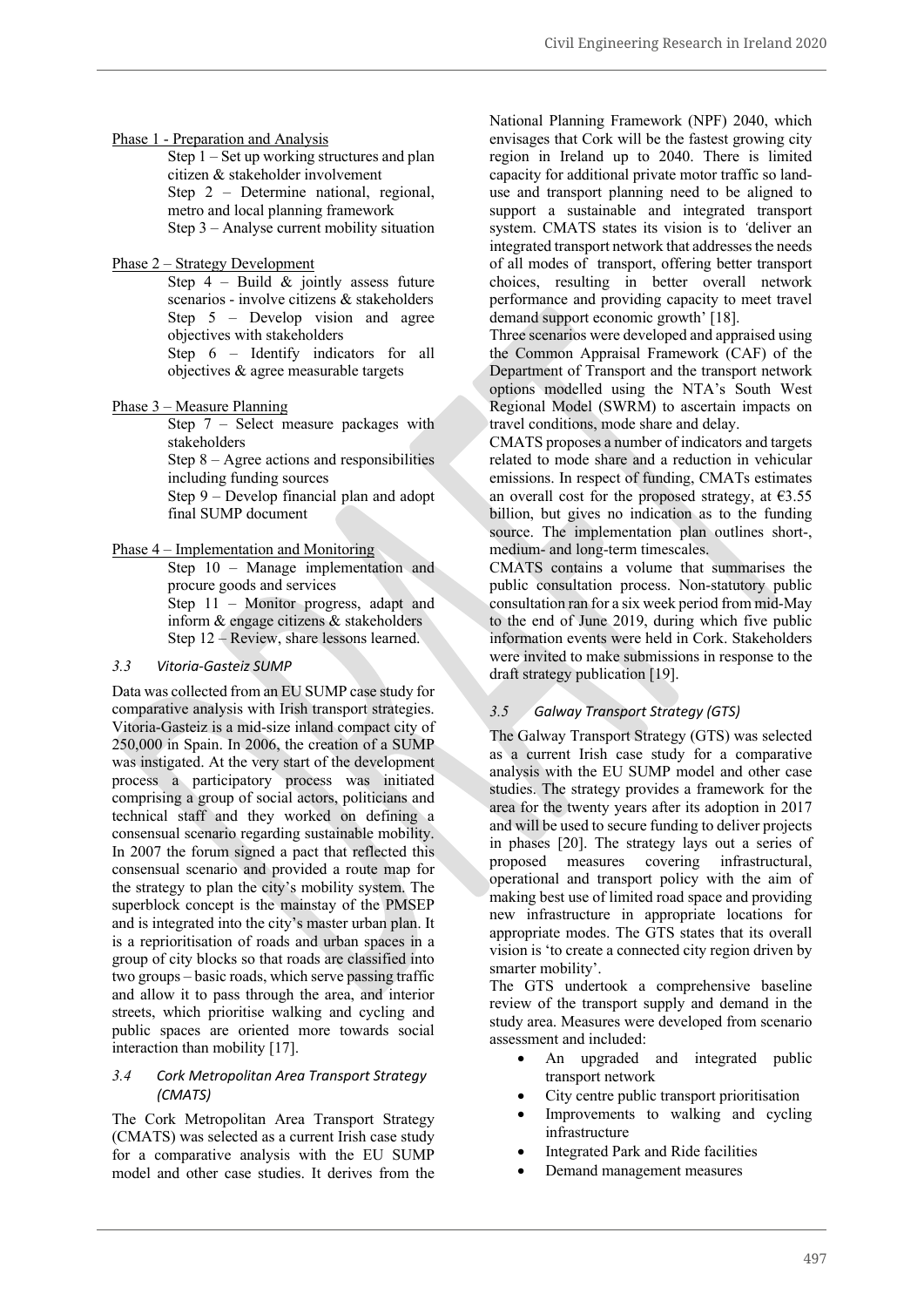• Full orbital bypass of Galway.

The implementation of the GTS is subject to a number of influencing factors. Primarily, it depends on funding availability so implementation is to be through a series of multi-annual 'Implementation Plans' to be agreed by the authorities. The implementation plans are designed to set out short term delivery programmes for the strategy's proposals.

Public consultation consisted of two events – one held in May 2015 at the beginning of the development of the GTS and public feedback on transport issues was received. The second event was held on publication of the draft GTS in June 2016 and consultation material was made available online and at City Hall.

# *3.6 Primary data*

Primary data was collected by means of semistructured interviews with professionals working in the sustainable transport planning sector in Ireland. As a prelude, interviewees were sent a questionnaire, developed from the detailed review of the EU SUMP Guidelines which comprised eleven questions, reproduced as follows:

- *1. Are you familiar with the European Union Guidelines for Developing and Implementing a Sustainable Urban Mobility Plan and its underlying principles?*
- *2. Have you ever applied the SUMP process to planning and development of a transport strategy or plan in which you have had an involvement?*

*Choosing one of the transport strategies or plans in which you have had a role, please consider the following questions,*

- *3. At what stage of strategy planning or development was the engagement of stakeholders started?*
- *4. Was there stakeholder engagement in the development of the strategy's vision and objectives?*
- *5. Was the strategy or plan integrated with other planning processes, such as land-use planning?*
- *6. What strategic indicators were identified to achieve the objectives of the strategy's vision and what measurable targets were set for these indicators?*
- *7. What was the level of stakeholder engagement in creating and assessing measures and in defining integrated measure packages?*
- *8. How much involvement did stakeholders have in the implementation of the strategy or plan?*
- *9. Has there been monitoring of the implementation of the strategy or plan?*
- *10. Has the implementation been evaluated and have you shared lessons learned?*
- *11. With your knowledge of the SUMP process, how could transport strategies or plans, in which you have had a role, be made more SUMP compatible?*

Fifteen transport professionals were approached based their expertise, contribution to the development of Irish transport plans or wider knowledge of transport planning in Ireland. The interviews were designed to solicit the views and experiences of the professionals relating to principles and practice of the sustainable urban mobility planning (SUMP) and Irish transport planning process. It proved difficult to obtain agreement for interview from some of those approached and some did not reply. A second round of emails was issued to those who did not reply and this resulted in additional interviews. The interviews were held between February and April 2020. Immediately following the interviews, the records were transcribed in order to ensure all responses were captured.

Collecting qualitative data was considered appropriate for this study as the purpose of the research was to analyse and draw conclusions from the professionals' understanding, opinions, memory of events and their perception of learning experiences [21].

# *3.7 Data Analysis*

Thematic analysis of the collected primary data was undertaken to establish the common themes that arose and the respondents' views on the level and extent of stakeholder engagement, approaches and methodologies used to create sustainable urban transport plans, sources of funding, and implementation of Irish transport plans and strategies and comparison with SUMP processes and themes.

#### 4. RESULTS AND FINDINGS

# *4.1 Secondary Data*

The key secondary data sources were the current Cork Metropolitan Area and Galway Transport Strategies. The method for collecting this data was a detailed review of the planning and development processes set out in these strategies by comparing them directly to the phases, steps and activities in the EU SUMP Guidelines. This showed the similarities between the strategies and the SUMP process and also the divergences. The similarities occurred, to varying degrees, for SUMP Steps 1 to 7 whereas Steps 8 to 12 did not feature comprehensively in the Irish strategies. Additionally, secondary data from the literature review of current policies, legislation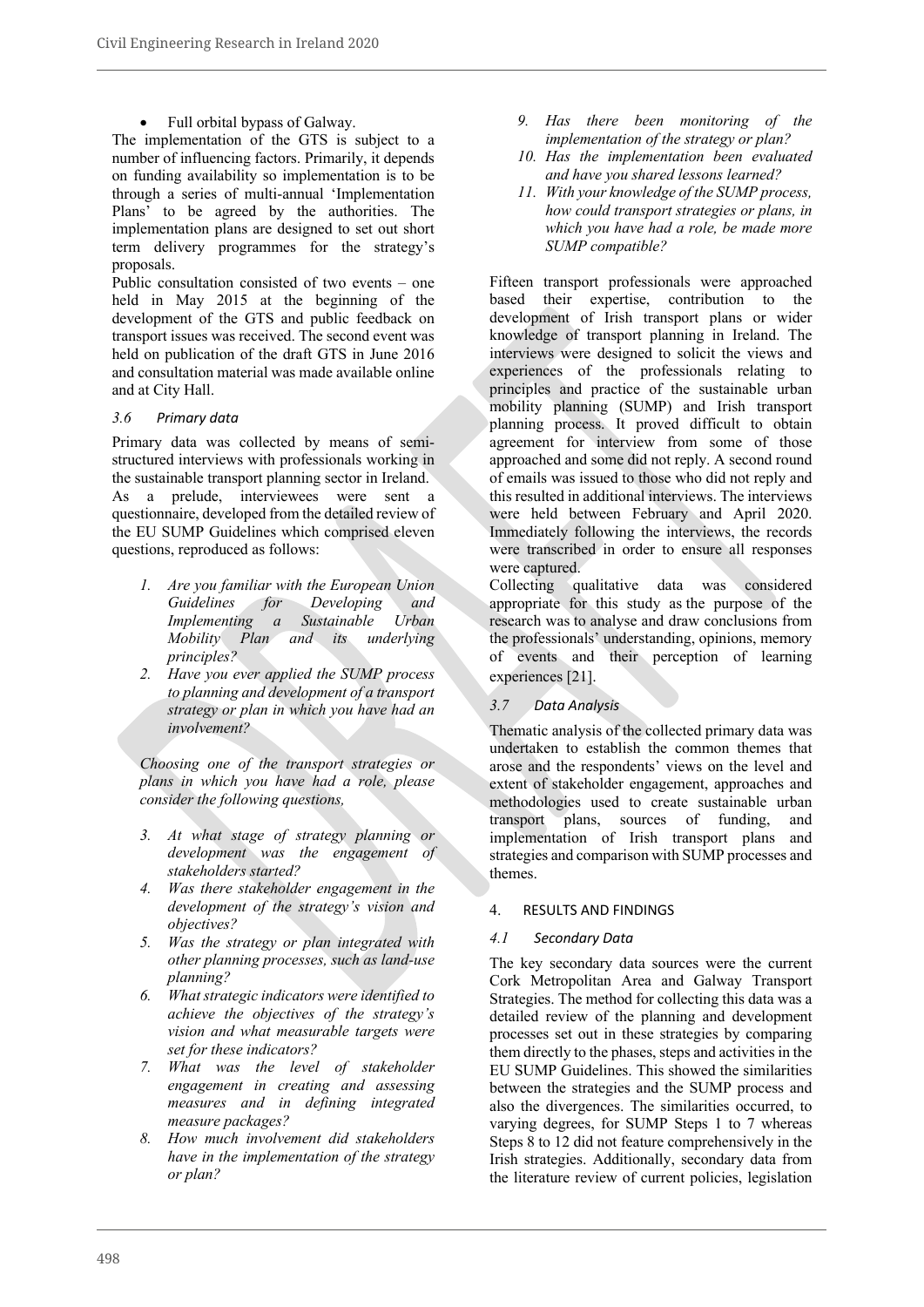and publications relating to sustainable transport planning was also used. The initial themes, which informed the SUMP questionnaire used in the semistructured interviews, arose from the collection of this data.

### *4.2 Expert Interview Findings and Thematic Analysis*

The raw data from the six interviewees was compiled into transcripts and, following thorough familiarisation with their content, the data was disassembled into codes. The codes refer to ideas and issues that arose across the interviews. Initial codes developed from the literature, technical review and secondary data sources while further codes developed following analysis of the interview transcriptions. It was expected that the initial codes were likely to occur during interviews and that this approach would develop other codes[22]. The codes identified are presented in Table 4-1 below with information showing the number of interview sources that mentioned issues and topics relating to each code and the number of times the code was referenced throughout all interviews.

| Table 4-1: Coding Table for Thematic Analysis |  |  |  |
|-----------------------------------------------|--|--|--|
|-----------------------------------------------|--|--|--|

| Data<br><b>Grouping</b>              | Code       | <b>Sources</b> | <b>References</b> |
|--------------------------------------|------------|----------------|-------------------|
| Stakeholder<br>Engagement            | <b>SE</b>  | 5              | 11                |
| Strategic<br>Indicators &<br>Targets | <b>SIT</b> | 3              | 9                 |
| <b>SUMP</b><br>Comparison            | SCO        | 3              | 5                 |
| Implementatio<br>n                   | <b>IMP</b> | 3              | 4                 |
| <b>Baseline</b><br>Analysis          | <b>BAS</b> | $\overline{c}$ | 4                 |
| Funding<br>Mechanisms                | <b>FM</b>  | 2              | 4                 |
| Monitoring &<br>Evaluation           | M&<br>E    | $\overline{c}$ | 3                 |
| Vision                               | <b>VIS</b> | $\overline{2}$ | $\overline{2}$    |
| Planning<br>Framework                | PF         | $\mathbf{1}$   | 1                 |
| Scenarios                            | <b>SCE</b> | 1              | 1                 |
| National<br>Support                  | <b>NS</b>  | 1              | 1                 |
| Lack of<br>Integration               | LoI        | 1              | 1                 |

The next step in the thematic analysis methodology was to identify patterns in the codes and reassemble into themes to show the bigger picture. Four key themes emerged from the interview transcripts grouped as follows:

• Stakeholder Engagement

- Baseline Analysis, Strategic Indicators & Targets and Monitoring & Evaluation
- Implementation and Funding
- SUMP Comparison This theme includes sub- themes of national support and lack of integration and arose from direct comparisons made by some of the interviewees between Irish transport strategies and the EU SUMP process.

# 5. DISCUSSION OF RESULTS AND FINDINGS

Stakeholder engagement was considered by the interviewees to have a high degree of variance in an Irish context from the SUMP process which calls for stakeholder engagement, public consultation and citizen involvement to be as wide as possible and undertaken from the very start of the process. To date Irish transport strategies have involved narrow stakeholder groups and citizen involvement and public consultation has largely happened after publication of the draft strategy. This was confirmed by secondary data sourced from both Cork and Galway transport strategies. It was suggested that there are proposed moves in Ireland to widen stakeholder engagement and introduce it earlier in the strategy development process. One of the interviewees commented on the upcoming Limerick-Shannon Transport Strategy and said that stakeholders have been identified by the local authorities and were involved in advanced consultation at earlier stages.

Baselines, indicators and evaluations refer to steps in the SUMP process, all of which occur during different phases. Some of these specific steps are missing from similar stages in Irish transport strategies, such as the absence of indicators and targets from the Galway Transport Strategy (GTS). Baseline analysis is common to all transport strategies reviewed. Monitoring and evaluation are integral steps in the final implementation phase of the SUMP process but remain largely unmentioned in Irish transport strategies.

The SUMP process recommends that sources of funding are in place prior to adoption of the SUMP. The Cork and Galway transport strategies reference funding in vague terms. Implementation is another area of divergence. The SUMP process recommends that actions to achieve proposed measures are devised before adoption. The Cork and Galway strategies do formulate actions but have implementation timelines for the broad measures.

The theme of SUMP comparison was made by interviewees who made comparisons between the SUMP process and Irish transport strategies. The literature review and primary data sources note that successful SUMPs require national and regional government support with a strong political or public servant champion. This has not been the case in Ireland and is one of the reasons that the country is considered an outlier in terms of SUMP adoption.